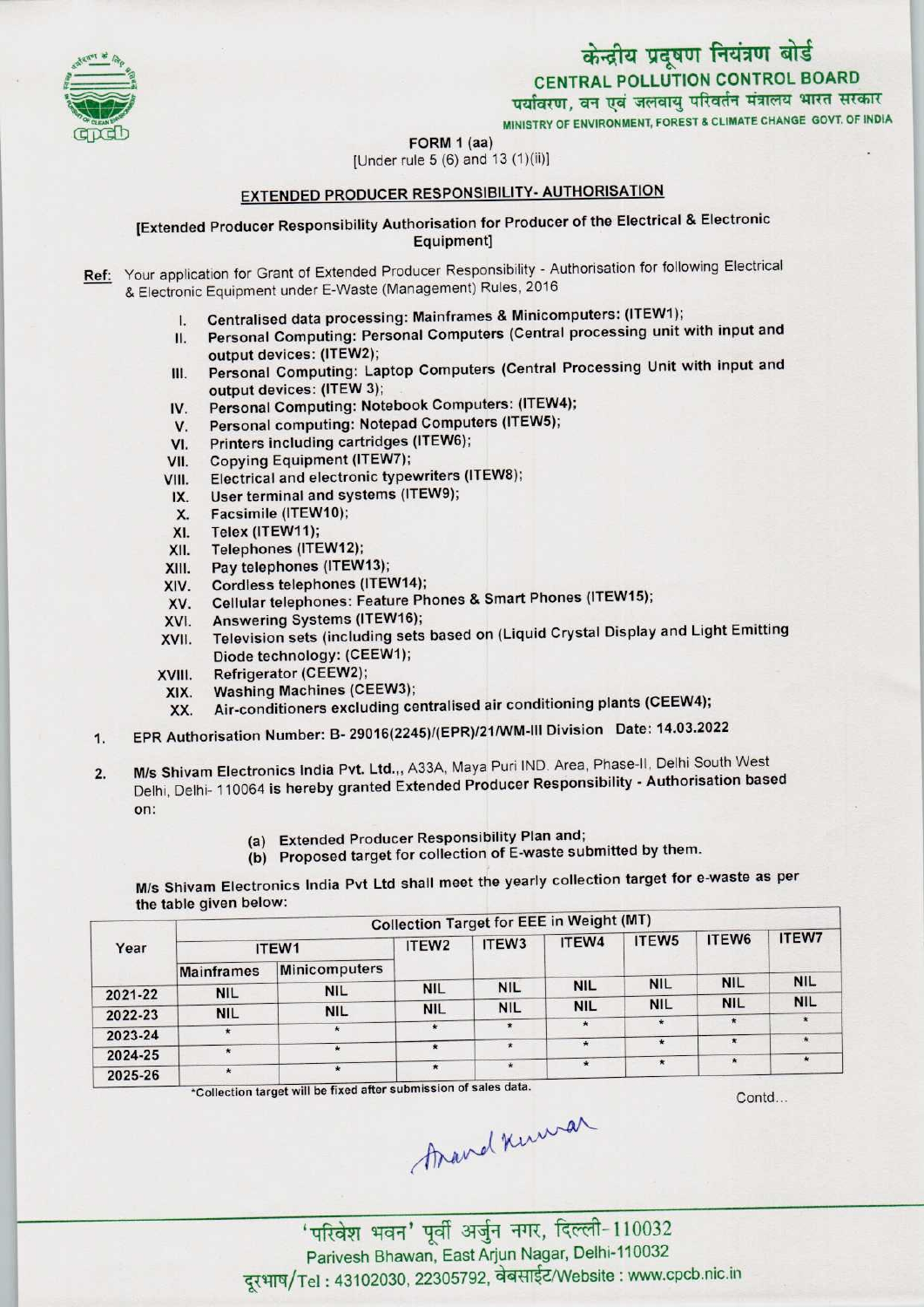

From pre page.....

|         | <b>Collection Target for EEE in Weight (MT)</b> |            |            |            |            |                    |            |                          |                               |  |
|---------|-------------------------------------------------|------------|------------|------------|------------|--------------------|------------|--------------------------|-------------------------------|--|
|         |                                                 |            |            |            |            |                    | ITEW14     | ITEW15                   |                               |  |
| Year    | <b>ITEW8</b>                                    | ITEW9      | ITEW10     | ITEW11     | ITEW12     | ITEW <sub>13</sub> |            | Feature<br><b>Phones</b> | <b>Smart</b><br><b>Phones</b> |  |
| 2021-22 | <b>NIL</b>                                      | <b>NIL</b> | <b>NIL</b> | <b>NIL</b> | <b>NIL</b> | <b>NIL</b>         | <b>NIL</b> | <b>NIL</b>               | <b>NIL</b>                    |  |
| 2022-23 | <b>NIL</b>                                      | <b>NIL</b> | <b>NIL</b> | <b>NIL</b> | <b>NIL</b> | <b>NIL</b>         | <b>NIL</b> | <b>NIL</b>               | <b>NIL</b>                    |  |
| 2023-24 | $\star$                                         | $\star$    | $\star$    | $\star$    | $\star$    | $\star$            | $\star$    | $\star$                  | $\star$                       |  |
| 2024-25 | $\star$                                         | $\star$    | $\star$    | $\star$    | $\star$    | $\star$            | $\star$    | $\star$                  | $\star$                       |  |
| 2025-26 | $\star$                                         | $\ast$     | $\star$    | $\star$    | $\star$    | $\star$            | $\star$    | $\star$                  | $\star$                       |  |

\*Collection target will be fixed after submission of sales data

| Year    |            | <b>Collection Target for EEE in Weight (MT)</b> |                   |                   |            |  |  |  |
|---------|------------|-------------------------------------------------|-------------------|-------------------|------------|--|--|--|
|         | ITEW16     | CEEW1                                           | CEEW <sub>2</sub> | CEEW <sub>3</sub> | CEEW4      |  |  |  |
| 2021-22 | <b>NIL</b> | <b>NIL</b>                                      | <b>NIL</b>        | <b>NIL</b>        | <b>NIL</b> |  |  |  |
| 2022-23 | <b>NIL</b> | <b>NIL</b>                                      | <b>NIL</b>        | <b>NIL</b>        | <b>NIL</b> |  |  |  |
| 2023-24 |            |                                                 |                   |                   |            |  |  |  |
| 2024-25 |            |                                                 |                   |                   | $\star$    |  |  |  |
| 2025-26 |            |                                                 |                   |                   |            |  |  |  |

\*Collection target will be fixed after submission of sales data.

### 3. The Authorisation shall be valid for a period of five (5) years from date of issue with following conditions:

- i. You shall strictly follow the approved Extended Producer Responsibility plan, a copy of which is enclosed herewith as Enclosure-I;
- ii. You shall ensure that collection mechanism or collection Centres are set up or designated as per the details given in the Extended Producer Responsibility plan and that shall be completed before the proposed dates if any in the EPR Plan (list of collection Centres and the toll free numbers for reverse logistics enclosed);
- iii. You shall ensure that all the collected e-waste is channelized to recycler/dismantler M/s E-waste Recycler India, Shed No 15 Roz ka Meo Industrial area Nuh and records shall be maintained at recyder/dismantler and your end;
- iv. You shall maintain records, in Form-2 of these Rules, of e-waste and make such records available for scrutiny by Central Pollution Control Board;
- v. You shall file annual returns in Form-3 to the Central Pollution Control Board on or before 30th day of June following the financial year to which that returns relates.

## vi. General Terms & Conditions of the Authorisation:

a. The authorisation shall comply with provisions of the Environment (Protection) Act, 1986 and the E-waste (Management) Rules,2016 made there under;

 $2/3$ 

Aravel kurrar

Contd...